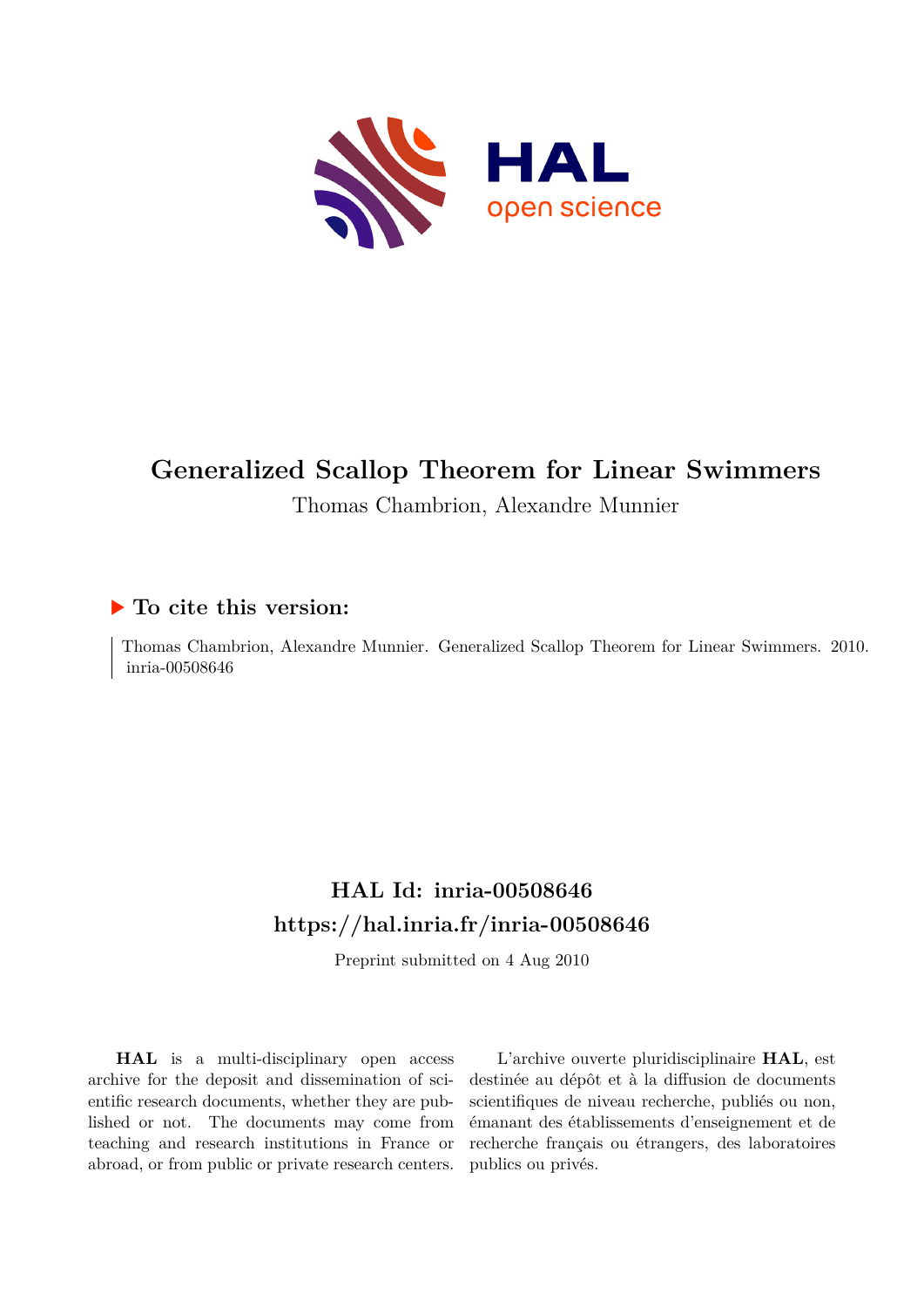#### GENERALIZED SCALLOP THEOREM FOR LINEAR **SWIMMERS**

#### T. CHAMBRION AND A. MUNNIER

Abstract. In this article, we are interested in studying locomotion strategies for a class of shape-changing bodies swimming in a fluid. This class consists of swimmers subject to a particular linear dynamics, which includes the two most investigated limit models in the literature: swimmers at low and high Reynolds numbers. Our first contribution is to prove that although for these two models the locomotion is based on very different physical principles, their dynamics are similar under symmetry assumptions. Our second contribution is to derive for such swimmers a purely geometric criterion allowing to determine wether a given sequence of shape-changes can result in locomotion. This criterion can be seen as a generalization of Purcell's scallop theorem (stated in [9]) in the sense that it deals with a larger class of swimmers and address the complete locomotion strategy, extending the usual formulation in which only periodic strokes for low Reynolds swimmers are considered.

#### 1. INTRODUCTION

1.1. About Purcell's theorem. The specificity of swimmers at low Reynolds numbers (like microorganisms) is that inertia for both the fluid and the body can be neglected in the equations of motion. Consequently, as highlighted by Purcell in his seminal article [9], the mechanisms they used to swim are quite counterintuitive and can give rise to surprising phenomena, the most famous one being undoubtedly illustrated by the so-called scallop theorem. Roughly speaking, this theorem states that periodic strokes consisting of reciprocal shape-changes (i.e. a sequence of shape-changes invariant under time reversal) cannot result in locomotion (i.e. does not allow to achieve a net displacement of arbitrary length) in a viscous fluid. Considering the prototypical example of the scallop (as sketched on the left of Fig. 1), which can only open and close its shell, and assuming that the animal lives in a low Reynolds environment (which it does not), Purcell explains that it can't swim because it only has one hinge, and if you have only one degree of freedom in configuration space, you are bound to make a reciprocal motion. There is nothing else you can do. In addition to the light this result casts on the understanding of the hydrodynamics of swimming microorganisms, it has to be taken into account as a serious pitfall for the design of micro-robots, for which engineers' interest grows along with the number of applications that have been envisioned for them (such as, for instance, drug deliverers in the area of biomedicine).

The classical assumptions of Purcell's theorem are that the shape-changes have to be time periodic and the sequence of shapes (over a stroke), invariant under time reversal. Notice that the latter condition does not mean that the shape-changes

Authors both supported by CPER MISN AOC. First author supproted by ANR GCM, ERC Boscain and BQR Lorraine, and second author by ANR CISIFS and ANR GAOS.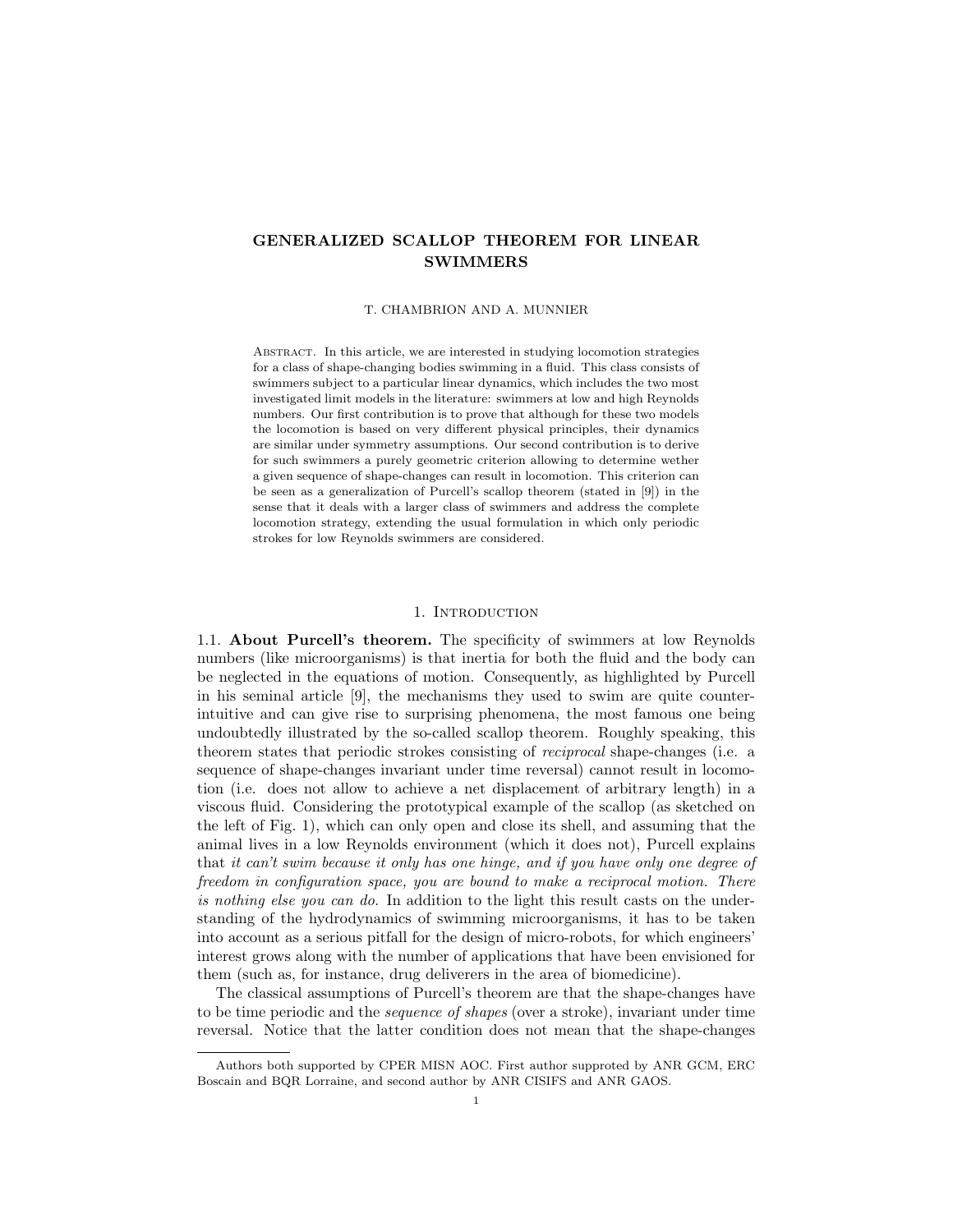

FIGURE 1. On the left, Purcell's 2D scallop cannot swim in a viscous fluid... and neither can it in a potential flow. On the right, 3D Purcell's corkscrew can swim in a viscous fluid and probably also in a potential one.

have to be strictly time-reversal invariant, with the same forward and backward rate, but only that the succession of shapes is the same when viewed forward and backward in time. Under these hypotheses, Purcell concludes that the swimmer comes back to its initial position after performing a stroke. Going through Purcell's article, one will find no proof for this result. However, a huge literature devoted to this topic has been produced since then and mathematical proofs can be found, for instance, in the article of E. Lauga and T.R. Powers [5] (which contains also an impressive list of references and to which we refer for a comprehensive bibliography on this topic) and in [2] by DeSimone et al.

1.2. Beyond Purcell's theorem. Although, as already mentioned, Purcell does not provide a rigorous proof of his famous theorem, he explains that the keystone of his result relies on that inertia is not taking into account in the modeling of low Reynolds swimmers, allowing in particular the Navier-Stokes equations governing the fluid flow to be simplified into the steady Stokes equations. Our first main contribution in this article will be to prove that more widely, Purcell's theorem in its original form still holds true for a class of swimmers subject to a particular linear dynamics that will be made precise later on. This class obviously includes low Reynolds swimmers but also high Reynolds swimmers extensively studied in the literature (see for instance the article [3] of E. Kanso et al. or [1] by T. Chambrion and A. Munnier, and references therein).

Purcell's theorem does not admit any reverse statement allowing to determine wether a sequence of shape-changes violating the hypotheses can result in locomotion. To illustrate this idea, consider Fig. 2 on which is plotted the graphs of the functions  $t \in \mathbf{R}_{+} \mapsto \theta_{j}(t)$  (for  $j = 1, 2$ ), where t stands for the time and each  $\theta_{j}(t)$  $(j = 1, 2)$  gives the value of the angle of the scallop's hinge, as sketched on the left of Fig. 1. None of these sequences of shape-changes is neither periodic nor time reversal invariant. However, anybody familiar enough with Purcell's result would agree that the scallop undergoing the shape-changes corresponding to the function  $\theta_1$  will not move on average, between the times  $t_1$  and  $t_2$ . Likewise, the mollusk will be at the same place at the time  $t_3$  after performing either sequence corresponding to  $\theta_1$  or  $\theta_2$ . One may also wonder where the animal would go asymptotically, as time goes to infinity. Following Purcell's reasoning, probably not very far and more precisely, exactly at the same distance as if the angle would have ranged from 1 to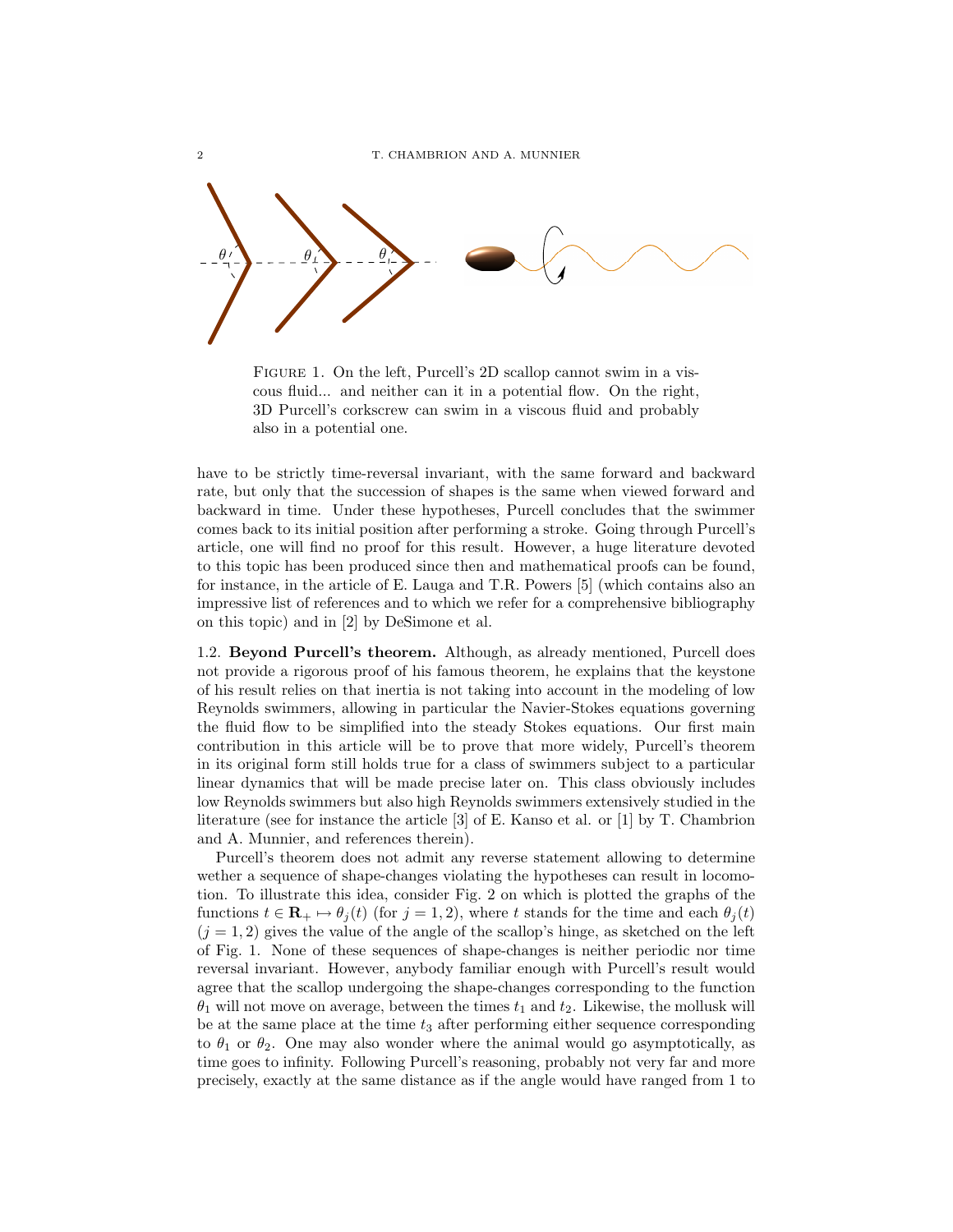

FIGURE 2. Assume that the curves above give the value of the scallop's hinge angle  $\theta$  (see the left hand side of Fig. 1) with respect to time. Although these shape-changes are neither time reversal invariant nor time periodic, the scallop is at the same position at the times  $t_1$  and  $t_2$ . Besides, the displacement of the scallop between the times  $t = 0$  and  $t = t_3$  depends only on the values of  $\theta(0)$  and  $\theta(t_3)$  and not on the shape of the curve in between.

0 over a finite time interval... because time does not matter in the low Reynolds world. This last property suggests that the hypotheses of the theorem could be restated in a purely geometric framework and one may even think at this point that, sticking to the scallop example, a reasonable statement could be something like: the displacement of the scallop is a continuous function of the angle range. As an obvious consequence, one would deduce that a bounded angle range implies a bounded displacement. This is true but unfortunately cannot be extended to the general case. Indeed, consider now an other example of swimmer, pictured on the right of Fig. 1 and called by Purcell the corkscrew (and whose way of swimming is quite obvious). The configuration space is the one dimensional torus  $S<sup>1</sup>$  and the rotation of the flagella is known to produce a net displacement of the hypothetic animal. On Fig. 3 is drawn the graph of a function giving the value of the angle of rotation, valued in  $S^1$ , with respect to the time. It is not so easy to reiterate the exercise of the preceding example and to derive a purely geometric criterion (i.e. time independent) allowing to determine wether the displacement is bounded or not. The reason is that, by looking only at  $S^1$ , it is not possible to determine how many tours have been performed by the flagella. To do so, we have to look at the angle as valued not in  $S<sup>1</sup>$  but in the universal cover of the manifold. The notion of universal cover will allow us to state a generalized and purely geometric version of the scallop theorem, which will be the second main contribution of the paper.

1.3. Outline of the paper. In Section 2, we present an abstract framework and state a generalized scallop theorem for a class of shape-changing bodies, called linear swimmers. This is quite classical material, except for a topological interpretation of what a reciprocal motion is, which may be original. In Section 3, we prove that swimmers at low Reynolds numbers and high Reynolds numbers (in a potential fluid and with some symmetry assumptions) are linear swimmers and meet the requirements of our main theorem. Finally, a numerical simulation of a swimmer in a perfect fluid is given in Section 4.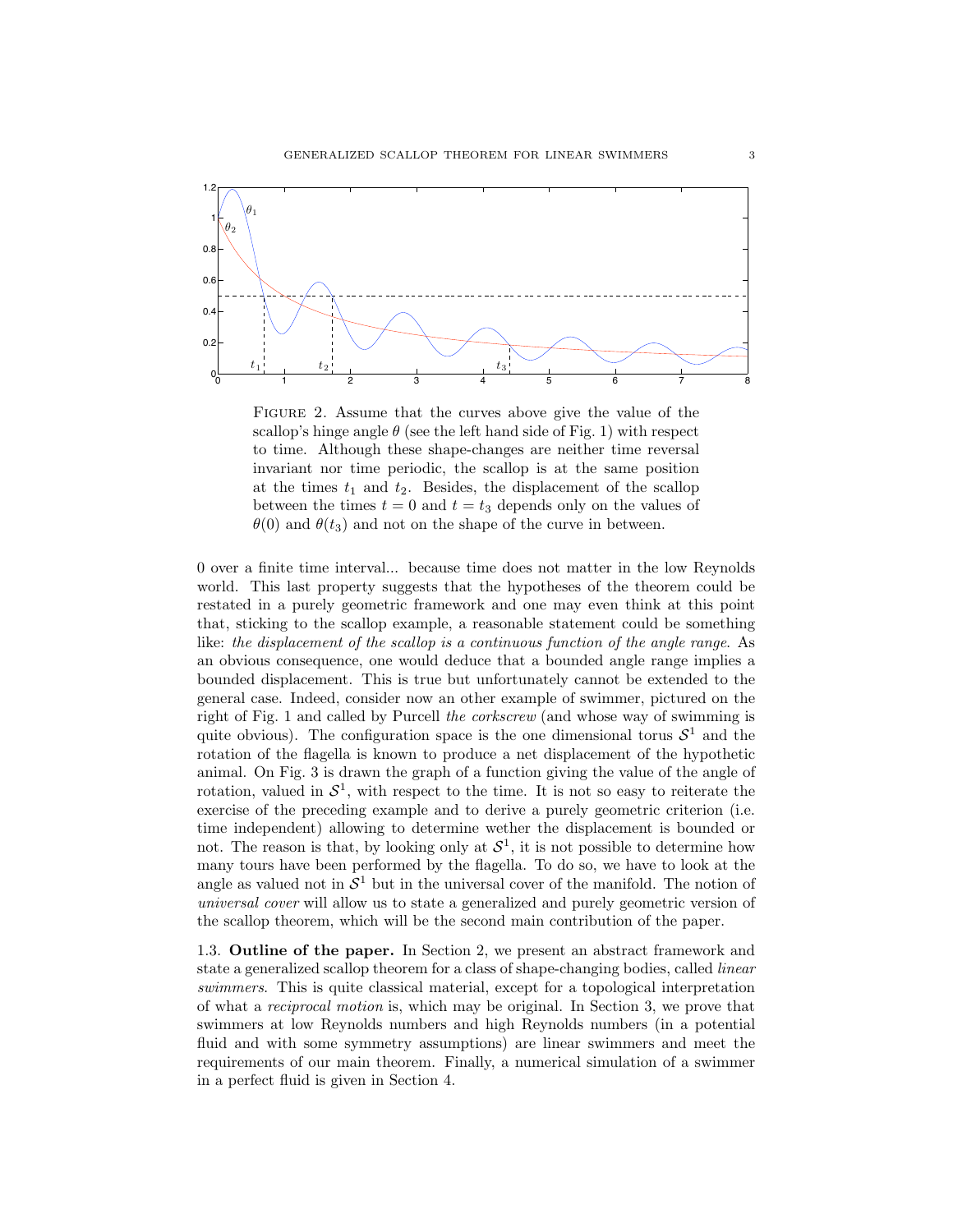

FIGURE 3. The graph gives the angle of rotation  $\theta$  of the corkscrew's flagella (pictured on the right hand side of Fig. 1) valued in the one dimensional torus  $S^1$  with respect to time. By looking only at the projection of the curve on  $S^1$ , one cannot determine how many tours have been performed. This is an evidence that although Purcell's scallop theorem can be addressed using a purely geometric point of view, it cannot be done without the recourse to the notion of universal cover.

#### 2. Abstract result

2.1. General assumptions on the swimmer. We assume that any possible shape of the swimmer can be described by a so-called *shape variable* s living in a Banach space  $S$  (which can be infinite dimensional). So the shape-changes are described by means of a smooth *shape function*  $t \in \mathbf{R}_+ \mapsto \mathbf{s}(t) \in \mathcal{S}$  where t stands for the time and  $\dot{\mathbf{s}} = d\mathbf{s}/dt$  is the rate of change. The variable  $\mathbf{q} \in \mathcal{Q}$ , where  $\mathcal Q$  is a smooth, finite dimensional Riemannian manifold, gives the position of the swimmer in the fluid. For instance, to describe the position of Purcell's scallop, we would choose  $\mathcal{Q} = \mathbf{R}$  because the scallop can only move along a straight line. Since its shape is thoroughly described by the angle  $\theta$ , we would have  $s = \theta$  and  $S = \mathbf{R}$ or  $S = \mathbb{R}/2\pi$  as well. In [1], we give an example of 2D-swimmer (see Fig. 4) in an infinite extent of perfect fluid with potential flow. In this case, the manifold  $\mathcal Q$ is  $\mathbb{R}^2 \times SO(2)$ , while the shape space S is an infinite dimensional Banach space, consisting of complex sequences  $\mathbf{s} = (s_k)_{k\geq 1}$   $(s_k \in \mathbf{C}, k \geq 1)$  and endowed with the norm  $\|\mathbf{s}\|_{\mathcal{S}} = \sum_{k=1}^{\infty} k |s_k|.$ 

Notice however that physical and mathematical constraints usually affect the pair  $(s, \dot{s})$  and lead to the definition of *allowable shape function*. It entails in particular that s is bound to remain in a subset of  $S$  and that s cannot take any value in  $S$  either. As an example, let us mention the constraint of self-propulsion, which means that although directly prescribed, the shape-changes have to result from the work of hypothetical internal forces, occurring within the swimmer (like for instance the work of muscles). This constraint prevents, for instance, translations to be considered as possible shape-changes. At this point, we also add the constraint that the path  $\gamma = s(R_+)$  be included in X, a one dimensional submanifold immersed in  $S$ . From a physical point of view, it means that at any moment, there is only one degree of freedom in the shape-changes (see Fig. 5). We recall that two complete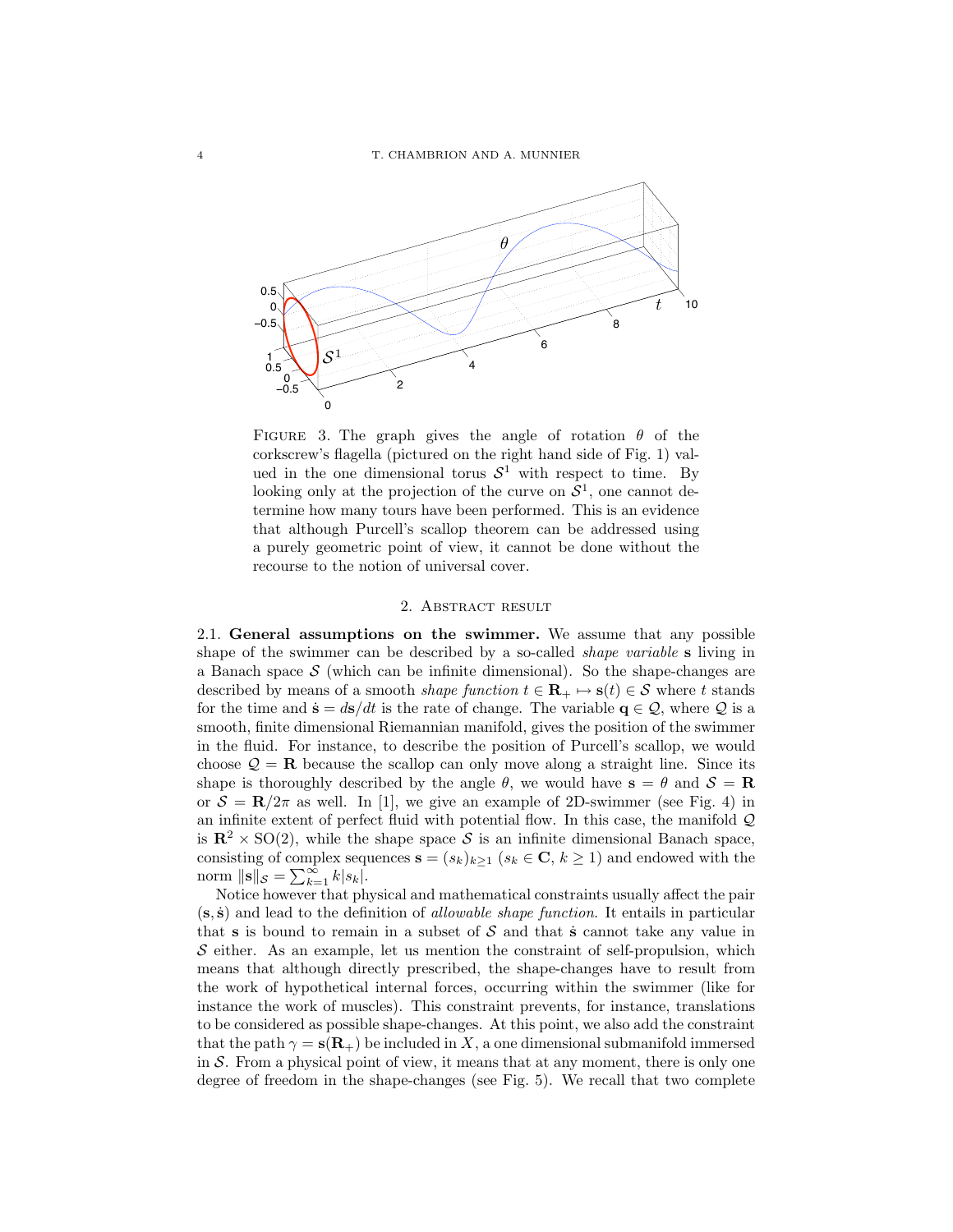

Figure 4. Three examples of shapes of the authors' 2D-amoeba model described in [1]. The frame is attached to the body and moves along with it. The shape variable s is here a complex sequence and  $\mathbf{q} = (\mathbf{r}, R(\theta)) \in \mathbb{R}^2 \times SO(2)$  where r is the position of the center of mass of the swimmer (expressed in a fixed Galilean frame) and  $R(\theta)$  is a rotation matrix of angle  $\theta$ , giving its orientation.



FIGURE 5. On the left, the path  $\gamma$  is not included in a one dimensional submanifold of  $S$ . It means that for both moments corresponding to  $s = s_1$ , there are two degrees of freedom for the shape-changes (each one corresponding to a branch). On the right, notice that the submanifold X can be bounded or not.

examples of modeling (the low and the high Reynolds swimmers) are given in Section 3.

2.2. Dynamics of linear swimmers. Denote by  $T_{q}Q$  the tangent space to  $Q$  at the point q, by  $TQ$  the tangent bundle to Q and by  $\mathcal{L}(\mathcal{S}, TQ)$  the space of the linear mappings from  $S$  to  $TQ$ . We call linear swimmer, any model of shape-changing body whose dynamics has the form:

(1) 
$$
\frac{d}{dt}\mathbf{q}(t) = \langle \mathbf{F}(\mathbf{q}, \mathbf{s}), \dot{\mathbf{s}}(t) \rangle, \qquad (t > 0),
$$

where  $\mathbf{F} : \mathcal{Q} \times \mathcal{S} \to \mathcal{L}(\mathcal{S}, T\mathcal{Q})$  is a smooth function satisfying

- (i)  $\langle \mathbf{F}(\mathbf{q}, \mathbf{s}), \tilde{\mathbf{s}} \rangle \in T_{\mathbf{q}} \mathcal{Q}$  for every  $\mathbf{q} \in \mathcal{Q}$  and every  $\mathbf{s}, \tilde{\mathbf{s}} \in \mathcal{S}$ ;
- (ii) There exists  $K > 0$  such that  $\|\langle \mathbf{F}(\mathbf{q}, \mathbf{s}), \tilde{\mathbf{s}}\rangle\|_{T_q Q} \leq K \|\mathbf{s}\|_{\mathcal{S}} \|\tilde{\mathbf{s}}\|_{\mathcal{S}}$  for every  $\mathbf{q} \in \mathcal{Q}$ and every  $\mathbf{s}, \tilde{\mathbf{s}} \in \mathcal{S}$ .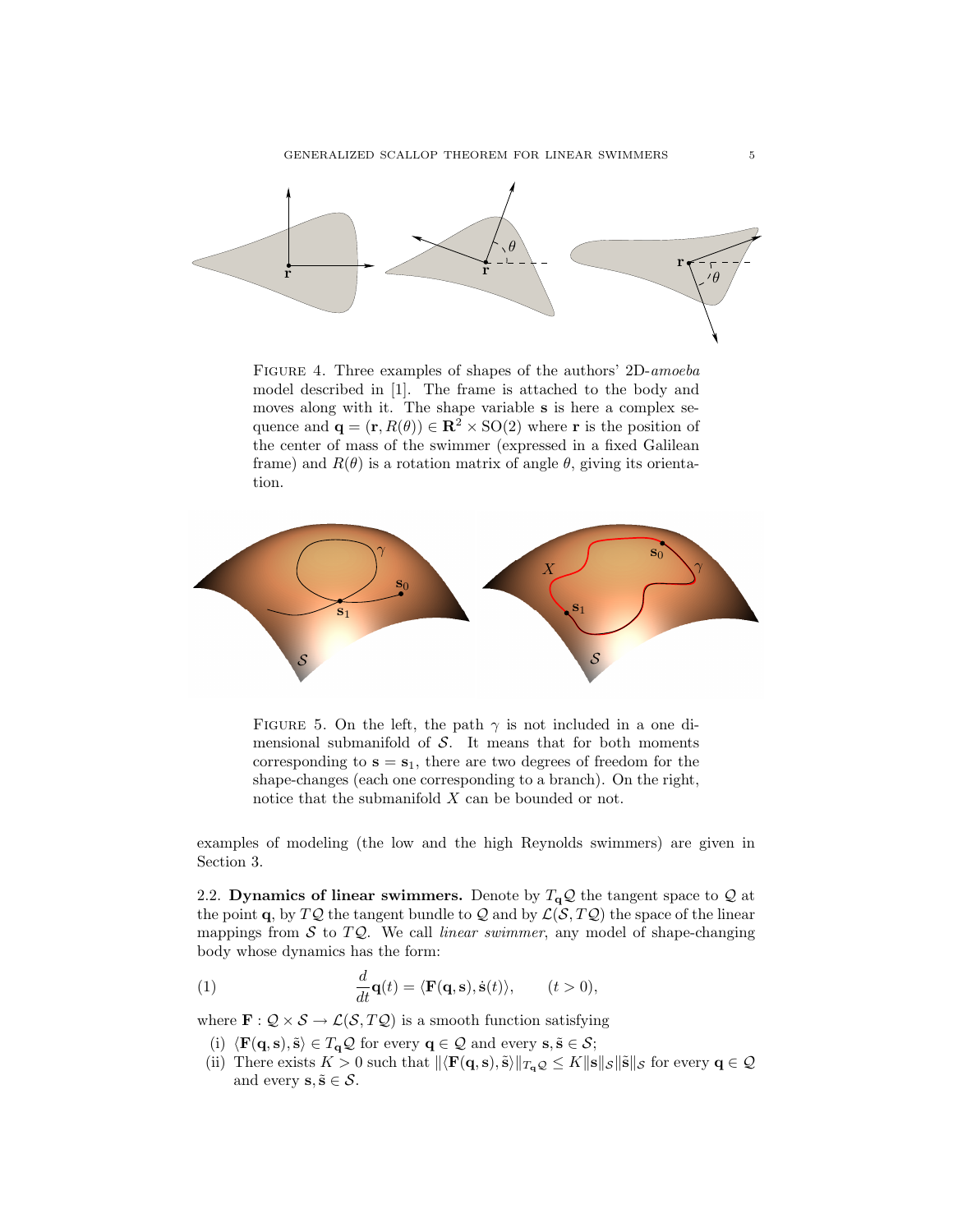

FIGURE 6. To any path  $\gamma$  in the configuration space S corresponds a path  $\Gamma$  in the space  $\mathcal{Q}$ , once the initial point  $\mathbf{q}_0$  has been fixed. Because it is independent of the parameterization of  $\gamma$ , we can define the mapping  $\mathbf{s} \in \gamma \mapsto \mathbf{q}(\mathbf{s}) \in \Gamma$ . Moreover, for any timeparameterization, the map  $\dot{\mathbf{s}} \mapsto \dot{\mathbf{q}}$  is linear.

The Cauchy-Lipschitz theorem guarantees that, for any  $q_0 \in \mathcal{Q}$  and for any smooth allowable shape function  $s : \mathbf{R}_{+} \to \mathcal{S}$  there exists a unique solution to (1) with Cauchy data  $\mathbf{q}(0) = \mathbf{q}_0$ .

2.3. Generalized scallop theorem. The main feature of linear swimmers' dynamics is the following reparameterization property.

**Proposition 1.** Let any allowable control function  $s : R_+ \to S$  and any point  $\mathbf{q}_0 \in \mathcal{Q}$  be given. Denote by  $\mathbf{q} : \mathbf{R}_+ \to \mathcal{Q}$  the solution to Equation (1) with initial condition  $\mathbf{q}_0$ . Then, for any  $C^1$  function  $\beta : \mathbf{R}_+ \to \mathbf{R}_+$ , the solution  $\mathbf{q}_{\beta} : \mathbf{R}_+ \to \mathcal{Q}$ to Equation (1) corresponding to the shape-changes  $\mathbf{s}_{\beta} := t \in \mathbf{R}_{+} \mapsto \mathbf{s}(\beta(t)) \in \mathcal{S}$ , with initial condition  $q(\beta(0))$  satisfies  $q_\beta = q \circ \beta$ .

*Proof.* The time derivatives of the functions  $\mathbf{q} \circ \beta$  and  $\mathbf{q}_{\beta}$  coincide, both being equal to  $\langle \mathbf{F}(\mathbf{q}_{\beta}, \mathbf{s}_{\beta}), \mathbf{s}'_{\beta} \rangle \beta'$ . Since we also have  $\mathbf{q} \circ \beta(0) = \mathbf{q}_{\beta}(0)$ , the conclusion follows from a direct application of the Cauchy-Lipschitz theorem.

On Fig. 6 are presented some geometric interpretations of what a linear swimmer is. From Prop. 1 above, one can easily deduce:

**Proposition 2.** For any  $T > 0$ , there exists a real number  $R > 0$  such that for any  $C^1$  function  $\beta : \mathbf{R}_+ \to [0, T]$  and for any initial condition  $\mathbf{q}_0 \in \mathcal{Q}$ , the solution  $\mathbf{q}_{\beta} : \mathbf{R}_{+} \to \mathcal{Q}$  to Equation (1) corresponding to the shape-changes  $t \in \mathbf{R}_{+} \mapsto$  $s(\beta(t)) \in \mathcal{Q}$  with initial condition  $q_0$ , remains in the ball of  $\mathcal{Q}$  of center  $q_0$  and radius R.

*Proof.* Fix  $\mathbf{q}_0 \in \mathcal{Q}$  and denote by q the solution to Equation (1) with Cauchy data  $\mathbf{q}_0$ . The interval  $[0, T]$  is compact and hence the set  $\{ \mathbf{q}_{\beta}(\mathbf{R}_{+}) : \beta \in C^1(\mathbf{R}_{+}, [0, T]) \} =$  $\{q(\beta(\mathbf{R}_{+})) : \beta \in C^1(\mathbf{R}_{+}, [0, T])\} = q([0, T])$  is also compact (because q is continuous) and hence bounded by some constant, which in addition can be chosen independently of  $\mathbf{q}_0$ . Indeed, we have, for any  $t \in [0, T]$ :

$$
\mathrm{d}_{\mathcal{Q}}(\mathbf{q}(t),\mathbf{q}_0)\leq \int_0^t \|\langle \mathbf{F}(\mathbf{q}(u),\mathbf{s}(u)),\dot{\mathbf{s}}(u)\rangle\|_{T_{\mathbf{q}(u)}\mathcal{Q}}\,\mathrm{d}u\leq K\int_0^t \|\mathbf{s}(u)\|_{\mathcal{S}}\|\dot{\mathbf{s}}(u)\|_{\mathcal{S}}\mathrm{d}u.
$$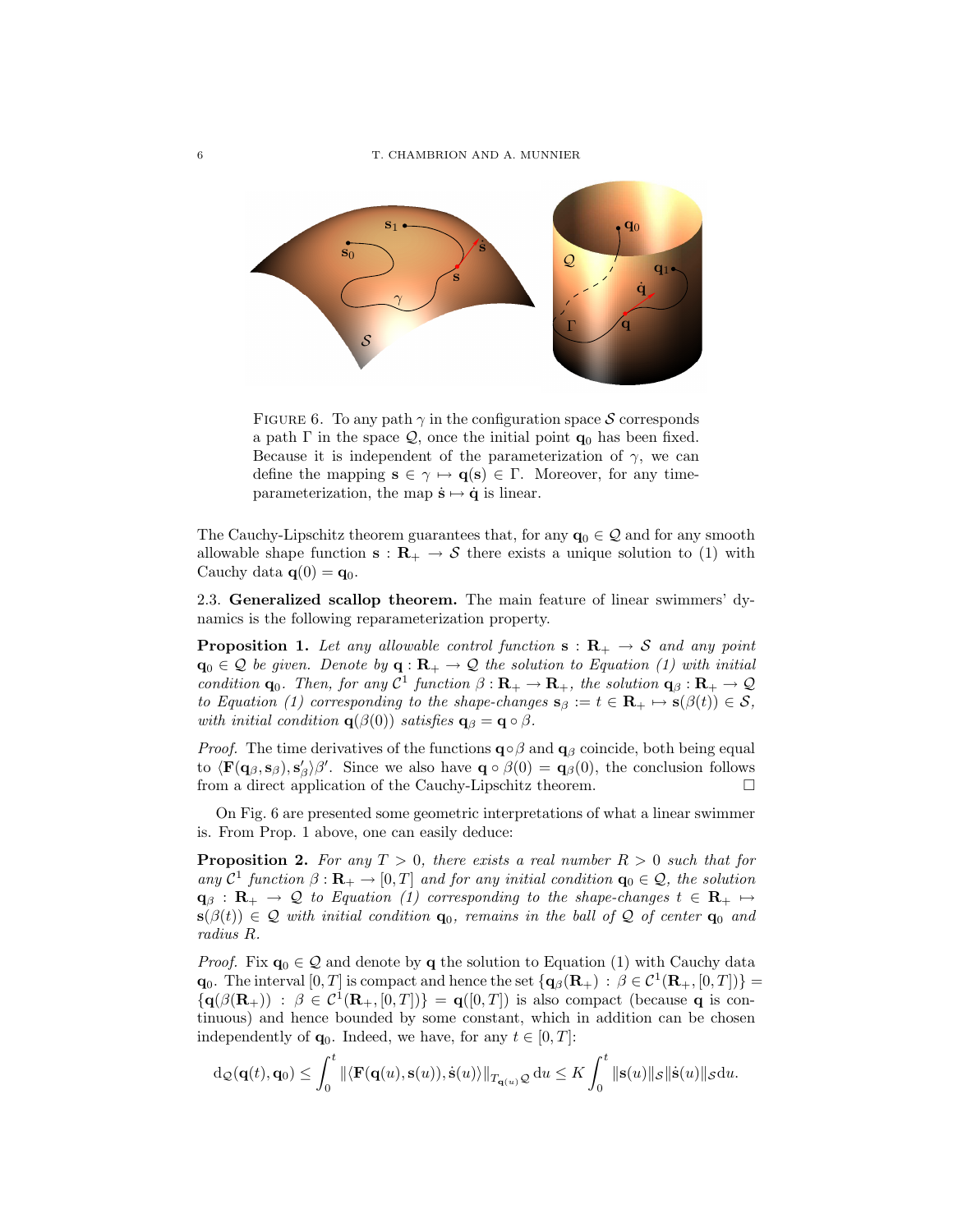Since  $t \in \mathbf{R}_+ \mapsto \mathbf{s}(t) \in \mathcal{S}$  is smooth, the last integral is bounded for every t in [0, T] by  $\int_0^T ||\mathbf{s}(u)||_{\mathcal{S}} ||\dot{\mathbf{s}}(u)||_{\mathcal{S}} du < +\infty.$ 

Our topological version of Purcell's scallop theorem will be obtained by reinterpreting Proposition 2, in the frame of differential geometry, using the classical notion of universal cover (see for instance [6] for an introduction to covering manifolds), which we now recall the definition: For any (finite dimensional) smooth connected Riemannian manifold  $X$ , the universal cover of  $X$  is a simply connected smooth Riemannian manifold  $\widehat{X}$  endowed with a canonical projection  $p : \widehat{X} \to X$ enjoying the following property: For every x in X and y in  $\hat{X}$  satisfying  $p(y) = x$ , there exists a neighborhood  $U_y$  of y in  $\widehat{X}$  and a neighborhood  $U_x$  of x in X such that  $p_{|U_y}: U_y \to U_x$  be an isometric diffeomorphism. Any vector field v on X can be lifted to  $\hat{X}$  by defining locally  $\hat{v}(y) = (T_y p)^{-1} v(p(y))$  for any y in  $U_y$ . Any curve  $\tau : [0, T] \to X$  solution to the ODE  $\dot{\tau} = v(\tau)$  can hence be lifted to  $\hat{X}$  as well by choosing any base point  $y_0$  in  $p^{-1}(\tau(0))$ , and by considering the solution to the ODE  $\dot{y} = \hat{v}(y)$  with initial condition  $y(0) = y_0$ .

The Banach structure of S induces a Riemannian structure  $g_X$  on X. This Riemannian structure is compatible with the topology of  $X$ . Seen as a one dimensional manifold (endowed with its own topology),  $X$  can be either compact (or equivalently bounded for  $g_X$ , and hence diffeomorphic to  $S^1$ , the one dimensional torus) or not (and hence diffeomorphic to **). In both cases, the universal cover of this** manifold is **. With this material, we can restate Proposition 2 as follows:** 

Theorem 1 (Generalized scallop theorem). Consider any smooth shape function  $t \in \mathbf{R}_+ \mapsto \mathbf{s}(t) \in X$  and any lift  $\hat{\mathbf{s}} : \mathbf{R}_+ \to \hat{X}$  of  $\mathbf{s}$  (this choice is unique up to the choice of the base point  $\hat{\mathbf{s}}(0)$  in  $p^{-1}(\mathbf{s}(0))$ ). If the subset  $\hat{\mathbf{s}}(\mathbf{R}_{+})$  of  $\hat{X}$  is of finite length, or equivalently if the topological closure in  $\tilde{X}$  of  $\hat{\mathbf{s}}(\mathbf{R}_{+})$  is compact, then any solution  $\mathbf{q} : \mathbf{R}_{+} \to \mathcal{Q}$  to Equation (1) is bounded as well.

On Fig. 7 and according to the theorem, only the shape-changes relating to the third case can result in locomotion.

*Proof.* Assume that the path  $\hat{\mathbf{s}}(\mathbf{R}_+) \subset \hat{X}$  is of finite length l (with  $l > 0$ ) and denote by  $\hat{\tau}: t \in [0, l] \mapsto \hat{\tau}(t) \in \hat{\mathbf{s}}(\mathbf{R}_+)$  its arc-length parameterization. Then, there exists a smooth function  $\beta : \mathbf{R}_{+} \to [0, l]$  such that  $\mathbf{s} = p \circ \hat{\tau} \circ \beta$  and the conclusion follows from Proposition 2.

The following comments are worth being considered:

- The geometric hypothesis of the theorem is independent of the choice of the base point  $\hat{\mathbf{s}}_0$ .
- As already mentioned, the case where the shape function  $t \in \mathbf{R}_+ \mapsto \mathbf{s}(t) \in \mathcal{S}$ is not periodic and  $\hat{\mathbf{s}}(\mathbf{R}_+)$  of infinite length agrees with the hypothesis, whereas it is not covered by Purcell's original theorem.
- The topological nature of Purcell's scallop theorem has been known for quite a long time. For instance, in [10], an interpretation of periodic shapechanges is given in term of retract. This result could be extended to non periodic and possibly non compact shape-changes by saying that the closure of  $\hat{\mathbf{s}}(\mathbf{R}_{+})$  in X has to be homotopic to a compact set.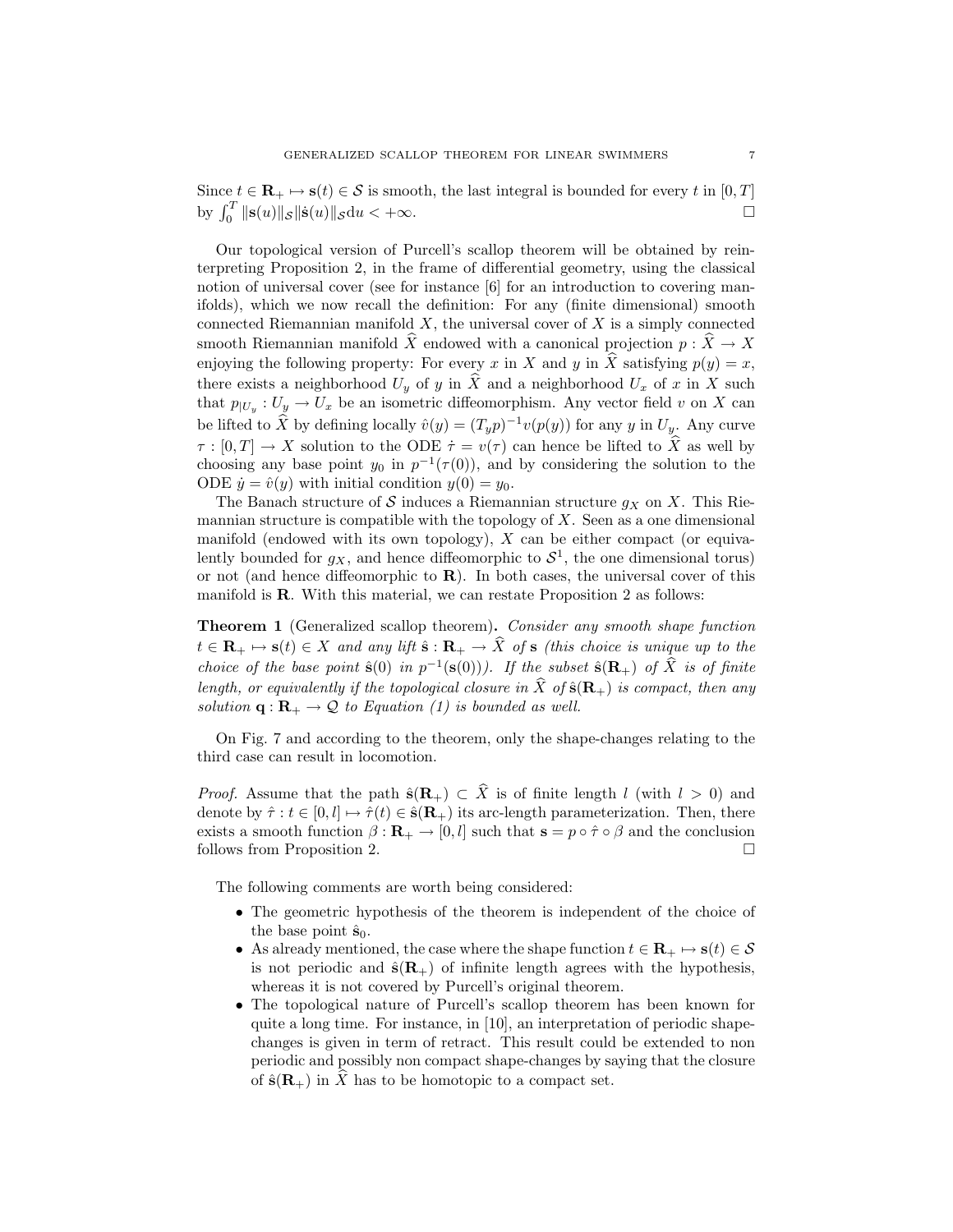

FIGURE 7. Denote  $\hat{\gamma} = \hat{\mathbf{s}}(\mathbf{R}_+)$ . In cases 1 and 2, the shape-changes cannot result in locomotion. Locomotion is possible in the third case only.

• In [2], the theorem is connected to the exactness of some closed differential 1-form. Notice that in the simply connected universal cover, exactness and closedness of differential 1-form are actually equivalent.

#### 3. Swimmer at low and high Reynolds numbers

In this Section we derive the Euler-Lagrange equations for low and high Reynolds swimmers. We show that, although the properties of the fluid are completely different in both cases, the equations eventually agree with the general form (1) of linear swimmers. In the modeling, we will assume that:

- (i) The swimmer is alone in the fluid and the fluid-swimmer system fills the whole space. It entails that all of the positions in the fluid are equivalent and the equations of motion can be written with respect to a frame attached to the swimmer.
- (ii) The buoyant force is neglected.
- (iii) The fluid-swimmer system is at rest at the initial time.

3.1. **Kinematics.** The shape-changing body occupies a domain  $\mathcal{B}$  of  $\mathbb{R}^3$  and  $\mathcal{F} :=$  $\mathbb{R}^3 \setminus \mathcal{B}$  is the domain occupied by the surrounding fluid. We consider a Galilean fixed frame  $(e_1, e_2, e_3)$  and a moving frame  $(e_1^*, e_2^*, e_3^*)$  attached to the body. At any time there exists  $R \in SO(3)$  such that  $e_j^* = Re_j$  and we assume that the origin of the latter frame coincides with the center of mass  $\mathbf{r} \in \mathbb{R}^3$  of the body. We introduce the notation  $\mathbf{q} := (R, \mathbf{r})$ , which belongs to the Euclidean group  $\mathcal{Q} :=$  $SO(3) \times \mathbb{R}^3$ . The Eulerian rigid velocity field of the frame  $(\mathbf{e}_j^*)$  with respect to  $(e_i)$  is defined at any point  $x \in \mathbb{R}^3$  by  $w_r(x) := \omega \times (x - r) + v$ , where  $v := \dot{r}$ and  $\omega$  is the rotation vector defined by  $\dot{R}R^{T}x = \omega \times x$  for all  $x \in \mathbb{R}^{3}$ . The shape changes are described by means of a set of diffeomorphisms  $\chi_s$ , indexed by the shape variable s, and that map a reference domain (let say for instance the unit ball  $B$ ) onto the domain  $\mathcal{B}^*$  of the body as seen by an observer attached to the moving frame  $(e_j^*)$ . The Eulerian velocity at any point x of the swimmer is the sum of the rigid velocity and the velocity of deformation:  $\mathbf{w} = \mathbf{w}_r + \mathbf{w}_d$  where  $\mathbf{w}_d := R \langle \partial_s \chi_s (\chi_s (R^T (x - \mathbf{r}))^{-1}), \dot{s} \rangle$ . It can be expressed in the moving frame: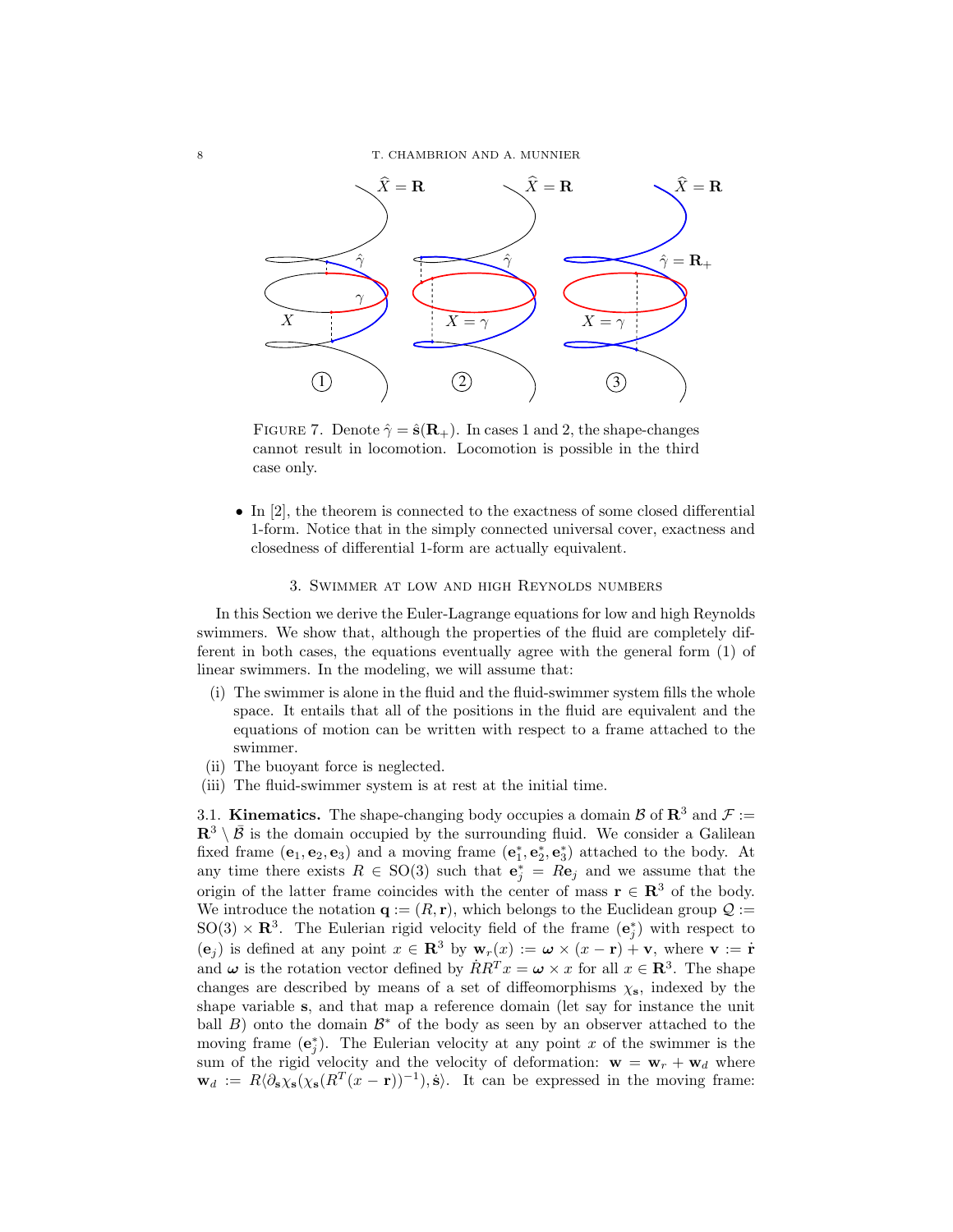

FIGURE 8. Kinematics of the model: The Galilean frame  $(e_i)$  and the moving frame  $(\mathbf{e}_j^*)$  with  $\mathbf{e}_j^* = R\mathbf{e}_j$   $(R \in SO(3))$ . Quantities are denoted with an asterisk when expressed in the moving frame. The domain of the body  $\mathcal{B}^*$  is the image of the unit ball  $B$  by a diffeomorphism  $\chi_{s}$  ( $s \in S$  is the shape variable) and F is the domain of the fluid. The center of mass of the body is denoted r and  $\bf{v}$  is its velocity.

 $\mathbf{w}^* = \mathbf{w}_r^* + \mathbf{w}_d^*$  where  $\mathbf{w}_r^* := \boldsymbol{\omega}^* \times (x^*)^T + \mathbf{v}^*, \ \mathbf{v}^* = R^T \mathbf{v}, \ x^* = R^T (x - \mathbf{r}),$  $\boldsymbol{\omega}^* := R^T \boldsymbol{\omega}$  and  $\mathbf{w}_d^* = \langle \partial_s \chi_s(\boldsymbol{x}^*), \dot{\mathbf{s}} \rangle$  (more generally, quantities will be denoted with an asterisk when expressed in the moving frame). The deformation tensor is  $\mathbb{F}_s := D\chi_s$  and, keeping the classical notation of Continuum Mechanics, we introduce  $J_{\mathbf{s}} := |\det(\mathbb{F}_{\mathbf{s}})|.$ 

3.2. Dynamics. The density of the body can be deduced from a given constant density  $\varrho_0 > 0$ , defined in B, according to the conservation of mass principle:  $\varrho^* \circ \chi_s = \varrho_0 / J_s$ . The volume of the swimmer is Vol =  $\int_B J_s(x) dx$ , its mass  $m =$  $\varrho_0$ Vol and its inertia tensor  $\mathbb{I}_s^* = \varrho_0 \int_B |\chi_s|^2 \mathbb{I} \, \mathrm{d} - \chi_s \otimes \chi_s \, \mathrm{d}x$  in  $(\mathbf{e}_j^*)$  and  $\mathbb{I}_s = R \mathbb{I}_s^* R^T$ in  $(e_i)$ . The deformations have to result from the work of internal forces within the body. It means that in the absence of fluid, the swimmer is not able to modify its linear and angular momenta. Assuming that the swimmer is at rest at some instant, we deduce that at any time  $\int_B \langle \partial_s \chi_s, \dot{s} \rangle dx = 0$  and  $\int_B \langle \partial_s \chi_s, \dot{s} \rangle \times \chi_s dx = 0$ . These equations have to be understood as constraints on the shape variable and will be termed subsequently the self-propulsion hypotheses. The fluid obeys, in the whole generality, to the Navier-Stokes equations for incompressible fluid:  $\rho_f \frac{D}{Dt} \mathbf{u} - \nabla \cdot \mathbf{T} = 0$ and  $\nabla \cdot \mathbf{u} = 0$  in  $\mathcal F$  for all  $t > 0$  ( $\varrho_f$  is the fluid's density, **u** the Eulerian velocity, D/Dt the convective derivative,  $\mathbb{T} := 2\mu D(\mathbf{u}) - p\mathbb{I}d$  with  $D(\mathbf{u}) := (1/2)(\nabla \mathbf{u} + \nabla \mathbf{u}^T)$ is the stress tensor and  $\mu$  the dynamic viscosity). The rigid displacement of the body is governed by Newton's laws for linear and angular momenta:  $m \frac{d}{dt} \mathbf{v} = -\int_{\partial \mathcal{B}} \mathbb{T} n \, \mathrm{d}\sigma$ and  $\frac{d}{dt}(\mathbb{I}_{s}\boldsymbol{\omega}) = -\int_{\partial\mathcal{B}} \mathbb{T}n \times (x - \mathbf{r}) d\sigma$  (the rigid displacement is caused by the hydrodynamical forces only) where n is the unit vector to  $\partial \mathcal{B}$  directed towards the interior of  $\beta$ . These equations have to be supplemented with boundary conditions on  $\partial \mathcal{B}$ , which can be either  $\mathbf{u} \cdot n = \mathbf{w} \cdot n$  (slip boundary conditions) or  $\mathbf{u} = \mathbf{w}$  (noslip boundary conditions) and with initial data:  $\mathbf{u}(0) = \mathbf{u}_0$ ,  $R(0) = R_0$ ,  $\mathbf{r}(0) = \mathbf{r}_0$ ,  $\boldsymbol{\omega}(0) = \boldsymbol{\omega}_0$  and  $\mathbf{v}(0) = \mathbf{v}_0$ .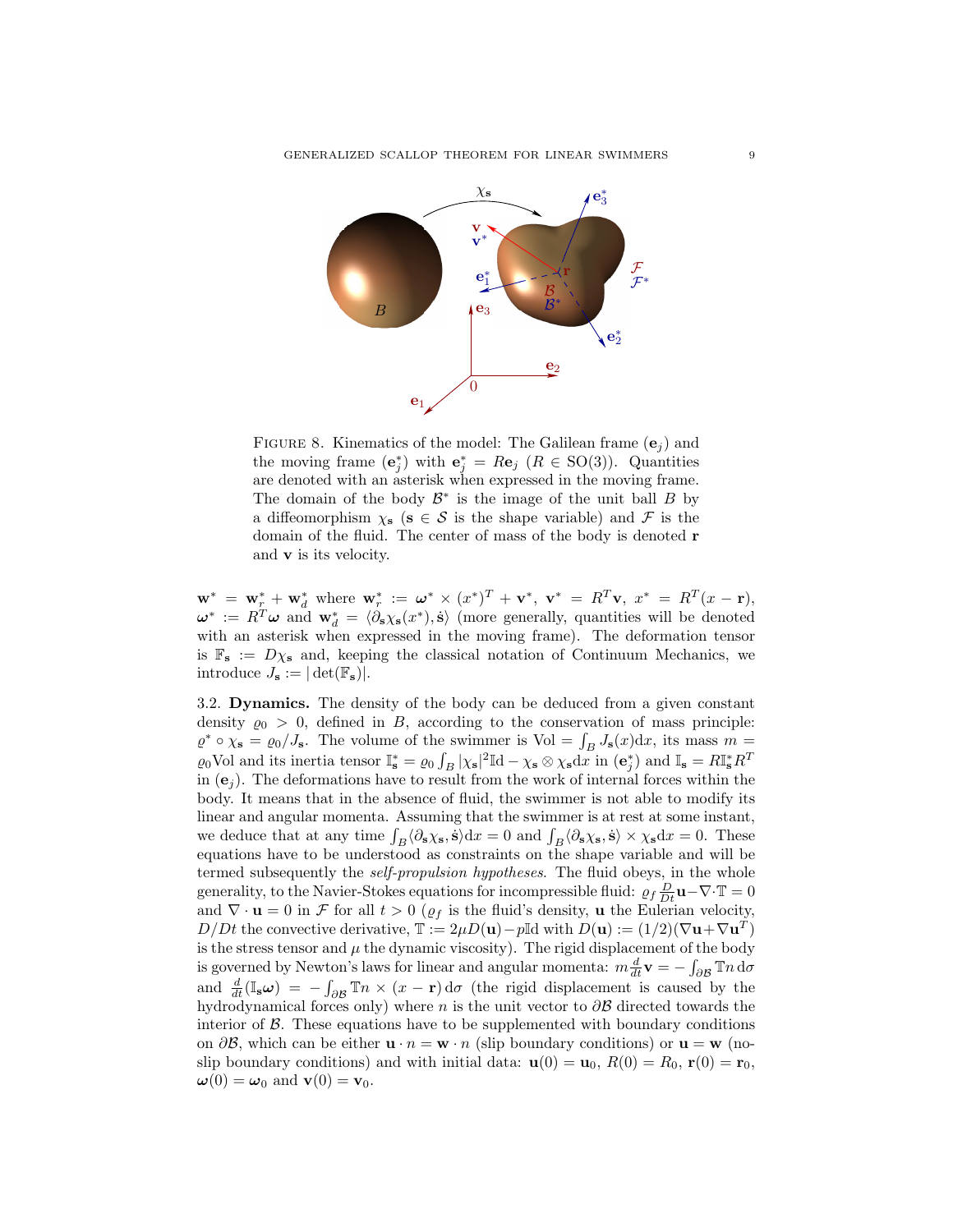We focus on two limit problems connecting to the value of the Reynolds number  $\text{Re} := \rho V L / \mu$  (V is the mean fluid velocity and L is a characteristic linear dimension). The first case  $\text{Re} \ll 1$  concerns low Reynolds swimmers like bacteria (or more generally so-called micro swimmers whose size is about  $1\mu m$ ). For the second  $\text{Re} \gg 1$ , we will restrain our study to irrotational flows (i.e.  $\nabla \times \mathbf{u} = 0$ ) and so it is relevant for large animals swimming quite slowly, a case where vorticity can be neglected.

3.3. Low Reynolds swimmers. For micro-swimmers, scientists agree that inertia (for both the fluid and the body) can be neglected in the dynamics. It means that in the modeling, we can set  $\varrho_0 = \varrho_f = 0$ . In this case, the Navier-Stokes equations reduce to the steady Stokes equations  $-\nabla \cdot \mathbb{T} = 0$ ,  $\nabla \cdot \mathbf{u} = 0$  and we choose no-slip boundary conditions  $\mathbf{u} = \mathbf{w}$  on  $\partial \mathcal{B}$ . Introducing  $\mathbf{u}^*(x^*) := R^T \mathbf{u}(Rx^* + \mathbf{r})$  and  $p^*(x^*) = p(Rx + r)$ , the equations keep the same form when expressed in the frame  $(e_1^*, e_2^*)$ , namely:  $-\nabla \cdot \mathbb{T}^* = 0$ ,  $\nabla \cdot \mathbf{u}^* = 0$  in  $\mathcal{F}^*$  with boundary data:  $\mathbf{u}^* = \mathbf{w}^*$ . From a mathematical point of view, the main advantage is that the equations are now linear. Notice that since the equations are stationary, no initial data is required for the fluid. Newton's laws read  $\int_{\partial \mathcal{B}^*} \mathbb{T}^* n \, d\sigma = 0$  and  $\int_{\partial \mathcal{B}^*} \mathbb{T}^* n \times x^* d\sigma = 0$  (it means that the system fluid-swimmer is in equilibrium at every moment. Indeed, since there is no mass, any force would produce an infinite acceleration). As already mentioned, the Stokes equations are linear. It entails that the solution  $(\mathbf{u}^*, p^*)$  is linear with respect to the boundary data w<sup>∗</sup> and we draw the same conclusion for the stress tensor  $\sigma^*$  because it is linear in  $(\mathbf{u}^*, p^*)$ . Observe now that  $\mathbf{w}^*$  is linear in the 3 components  $\omega_j^*$   $(j = 1, 2, 3)$  of  $\boldsymbol{\omega}^*$ , in the 3 components  $v_j^*$   $(j = 1, 2, 3)$  of  $\mathbf{v}^*$ and in s<sup>i</sup>. We can then decompose any solution to the Stokes equations accordingly:  $\mathbf{u}^* = \sum_{j=1}^3 \omega_j^* \mathbf{u}_j^* + \nu_j^* \mathbf{u}_{j+3}^* + \langle \mathbf{u}_d^*, \dot{\mathbf{s}} \rangle, p^* = \sum_{j=1}^3 \omega_j^* p_j^* + \nu_j^* p_{j+3}^* + \langle p_d^*, \dot{\mathbf{s}} \rangle$  and the stress tensor as well:  $\mathbb{T}^* = \sum_{j=1}^3 \omega_j^* \mathbb{T}_j^* + \nu_j^* \mathbb{T}_{j+3}^* + \langle \mathbb{T}_d^*, \dot{\mathbf{s}} \rangle$ . Notice that the *elementary* solutions  $(\mathbf{u}_j^*, p_j^*)$  as well as the *elementary stress tensors*  $\mathbb{T}_j^*$  depend on the shape variable **s** only. We next introduce the  $6 \times 6$  matrix  $M^{r}(s)$  whose entries  $M^{r}_{ij}(s)$  are  $M_{ij}^r(\mathbf{s}) := \int_{\partial \mathcal{B}^*} \mathbf{e}_i^* \cdot (\mathbb{T}_j^* n \times x^*) d\sigma = \int_{\partial \mathcal{B}^*} (x^* \times \mathbf{e}_i^*) \cdot \mathbb{T}_j^* n d\sigma \ (1 \le i \le 3, 1 \le j \le 6)$  and  $M_{ij}^r(\mathbf{s}) := \int_{\partial \mathcal{B}^*} \mathbf{e}_{i-3}^* \cdot \mathbb{T}_j^* n \mathrm{d}\sigma \ (4 \leq i \leq 6, 1 \leq j \leq 6)$  and  $\mathbb{N}(\mathbf{s})$ , the linear continuous map from  $S$  into  $\mathbf{R}^6$  defined by  $\langle \mathbb{N}(\mathbf{s}), \dot{\mathbf{s}} \rangle := (\int_{\partial \mathcal{B}^*} \langle \mathbb{T}_d^*, \dot{\mathbf{s}} \rangle n \times x^* d\sigma, \int_{\partial \mathcal{B}^*} \langle \mathbb{T}_d^*, \dot{\mathbf{s}} \rangle n d\sigma).$ We can rewrite Newton's laws as  $M^{r}(s)\dot{q}^* + \langle \tilde{N}(s), \dot{s} \rangle = 0$  where  $\dot{q}^* := (\omega^*, v^*)^T \in$  $\mathbb{R}^6$ . Upon an integration by parts, we get the equivalent definition for he entries of the matrix  $\mathbb{M}^r(\mathbf{s})$ :  $M_{ij}^r(\mathbf{s}) := 2\mu \int_{\mathcal{B}^*} D(\mathbf{u}_i^*) : D(\mathbf{u}_j^*) dx^*$ , whence we deduce that  $\mathbb{M}^r(\mathbf{s})$  is symmetric and positive definite. The same arguments for  $\mathbb{N}(\mathbf{s})$ lead to the identity:  $(\langle N(s), \dot{s} \rangle)_j = 2\mu \int_{\mathcal{B}^*} D(\mathbf{u}_j^*) : D(\langle \mathbf{u}_d^*(s), \dot{s} \rangle) dx^*$ . We eventually obtain the Euler-Lagrange equation:  $\dot{\mathbf{q}}^* = -\mathbb{M}^r(\mathbf{s})^{-1}\langle \mathbb{N}(\mathbf{s}), \dot{\mathbf{s}} \rangle$ , or equivalently  $\dot{\mathbf{q}} = -\mathbb{R}(\mathbf{q})\mathbb{M}^r(\mathbf{s})^{-1}\langle \mathbb{N}(\mathbf{s}), \dot{\mathbf{s}} \rangle$  where  $\mathbb{R}(\mathbf{q}) := \text{diag}(R, R)$  and  $\dot{\mathbf{q}} := (\boldsymbol{\omega}, \mathbf{v})^T$ . Although this modeling is not new, the authors were not able to find the Euler-Lagrange equation in this particular form, allowing one in particular to deduce the following result:

**Proposition 3.** The dynamics of a micro-swimmer is independent of the viscosity of the fluid. Or, in other words, the same shape changes produce the same rigid displacement, whatever the viscosity of the fluid is.

*Proof.* Let  $(\mathbf{u}_j^*, p_j^*)$  be an elementary solution (as defined in the modeling above) to the Stokes equations corresponding to a viscosity  $\mu > 0$ , then  $(\mathbf{u}_j^*, (\tilde{\mu}/\mu)p_j^*)$  is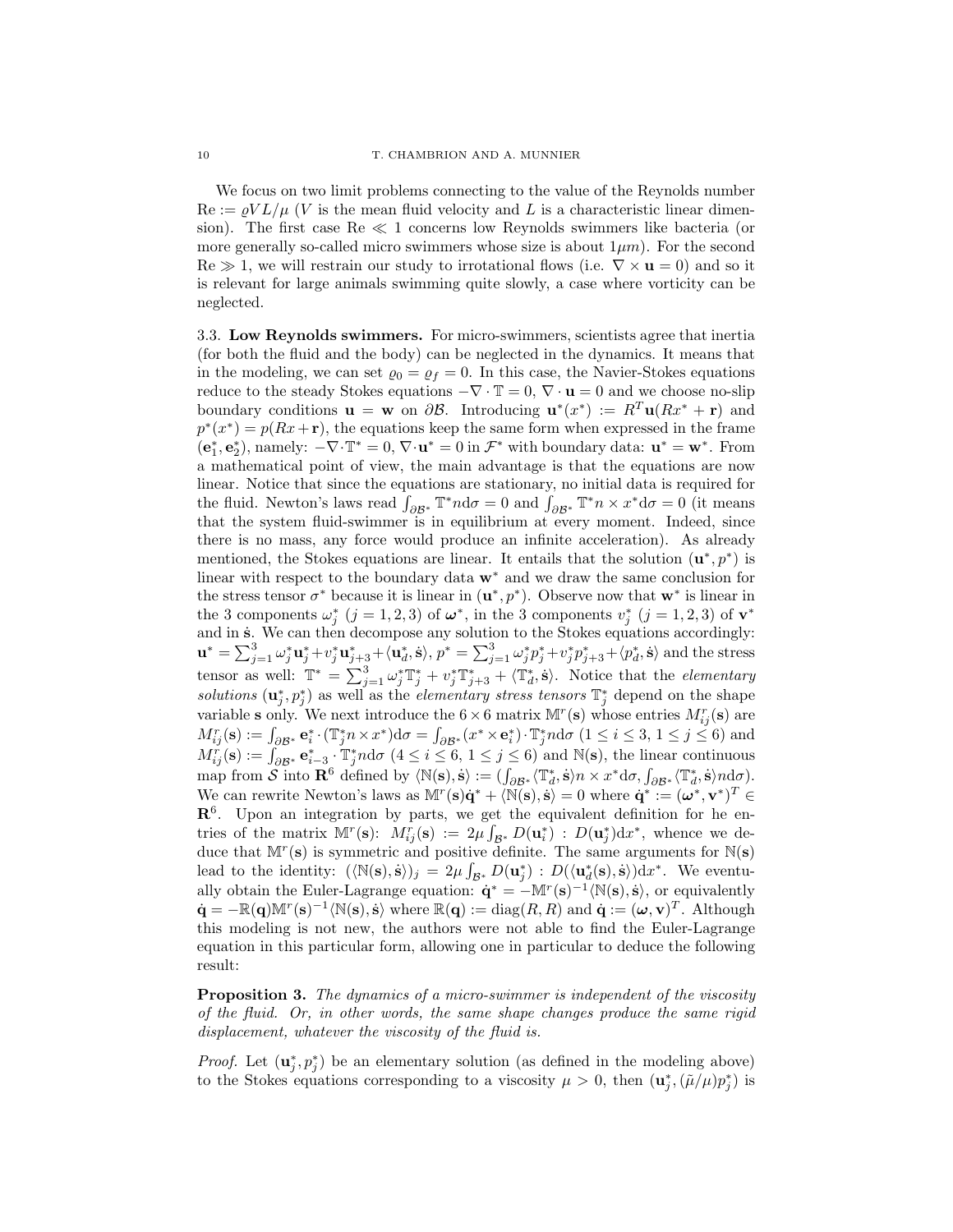the same elementary solution corresponding to an other viscosity  $\tilde{\mu} > 0$ . Since the Euler-Lagrange equation depends only on the Eulerian velocities  $\mathbf{u}_j^*$ , the proof is  $\Box$ completed.  $\Box$ 

3.4. High Reynolds swimmers. Assume now that the inertia is preponderant with respect to the viscous force (it is the case when  $Re \ll 1$ ). The Navier-Stokes equations simplify into the Euler equations:  $\rho_f \frac{D}{Dt} \mathbf{u} - \nabla \cdot \mathbf{T} = 0$ ,  $\nabla \cdot \mathbf{u} = 0$  in  $\mathcal F$ where  $\mathbb{T} = -pId$  and we specify the boundary conditions to be:  $\mathbf{u} \cdot n = \mathbf{w} \cdot n$  on  $\partial \mathcal{B}$  (slip boundary conditions). Like in the preceding Subsection, we will assume that at some instant, the fluid-body system is at rest. According to Kelvin's circulation theorem, if the flow is irrotational at some moment (i.e.  $\nabla \times \mathbf{u} = 0$ ) then, it has always been (and will always remain) irrotational. We can hence suppose that  $\nabla \times \mathbf{u} = 0$  for all times and then, according to the Helmholtz decomposition, that there exists for all time  $t > 0$  a potential scalar function  $\varphi$  defined in F, such that  $\mathbf{u} = \nabla \varphi$ . The divergence-free condition leads to  $\Delta \varphi = 0$  and the boundary condition reads:  $\partial_n \varphi = \mathbf{w} \cdot n$ . Following our rule of notation, we introduce the function  $\varphi^*(t, x^*) := \varphi(t, R^T(x - \mathbf{r}))$   $(t > 0, x^* \in \mathcal{F}^*)$ , which is harmonic and satisfies  $\partial_n \varphi^* = \mathbf{w}^* \cdot n$  on  $\partial \mathcal{B}^*$ . The potential  $\varphi^*$  is linear in  $\mathbf{w}^*$ , so it can be decomposed into  $\varphi^* = \sum_{j=1}^3 \omega_j^* \varphi_j^* + v_j^* \varphi_{j+3}^* + \langle \varphi_d^*, \dot{\mathbf{s}} \rangle$  (this process is usually referred to as Kirchhoff's law). At this point, we do not invoke Newton's laws to derive the Euler-Lagrange equation but rather use the formalism of Analytic Mechanics. Both approaches (Newton's laws of Classical Mechanics and the Least Action principle of Analytic Mechanics) are equivalent (as proved in [7]), but the latter is notably simpler and shorter. In the absence of buoyant force, the Lagrangian function  $\mathcal L$  of the body-fluid system coincides with the kinetic energy:  $\mathcal{L} = m\frac{1}{2}|\mathbf{v}^*|^2 + \frac{1}{2}\boldsymbol{\omega}^* \cdot \mathbb{I}_{\mathbf{s}}^*\boldsymbol{\omega}^* + \frac{1}{2}\int_{\mathcal{B}^*}\varrho^*|\mathbf{w}_d^*|^2\mathrm{d}x^* + \frac{1}{2}\int_{\mathcal{F}^*}\varrho_f|\mathbf{u}^*|^2\mathrm{d}x^*.$ In this sum, one can identify, from the left to the right: the kinetic energy of the body connecting to the rigid motion (two first terms), the kinetic energy resulting from the deformations and the kinetic energy of the fluid. We can next compute that:  $\int_{\mathcal{B}^*} \varrho^* |\mathbf{w}_d^*|^2 \, dx^* = \int_{\mathcal{B}} \varrho_0 |\langle \partial_s \chi_s, \dot{s} \rangle|^2 \, dx$  (upon a change of variables) and  $\int_{\mathcal{F}^*} \varrho_f |\mathbf{u}^*|^2 dx^* = \int_{\mathcal{F}^*} \varrho_f |\nabla \varphi^*|^2 dx^*$ . It leads us to introduce the so-called mass matrices  $\mathbb{M}_{f}^{r}(\mathbf{s})$ , whose entries  $(M_{f}^{r})_{ij}(\mathbf{s})$  are defined by  $(M_{f}^{r})_{ij}(\mathbf{s}) := \int_{\mathcal{F}^{*}} \varrho_{f} \nabla \varphi_{i}^{*}$ .  $\nabla \varphi_j^* dx^*$  (1  $\leq i, j \leq 6$ ), and  $\mathbb{M}^r(\mathbf{s}) := \text{diag}(\mathbb{I}_{\mathbf{s}}^*, m \mathbb{I}_{\mathbf{d}}) + \mathbb{M}_{f}^r(\mathbf{s})$ . One easily checks that  $\mathbb{M}^r(\mathbf{s})$  is symmetric and positive definite. We define as well the linear map  $\mathbb{N}(\mathbf{s})$ from S into  $\mathbf{R}^6$  by  $(\langle \mathbb{N}(s), \dot{s} \rangle)_j := \int_{\mathcal{F}^*} \varrho_f \nabla \varphi_j^* \cdot \nabla \langle \varphi_d^*, \dot{s} \rangle dx^*$   $(1 \leq j \leq 6)$  and we can rewrite the kinetic energy of the fluid in the form:  $\frac{1}{2}\dot{\mathbf{q}}^* \cdot \mathbb{M}_f^r(\mathbf{s})\dot{\mathbf{q}}^* + \dot{\mathbf{q}}^* \cdot \langle \mathbb{N}(\mathbf{s}), \dot{\mathbf{s}} \rangle$ . Invoking now the Least Action principle, we claim that the Euler-Lagrange equation is:  $\delta_L \mathcal{L} = 0$  where we have denoted  $\delta_L := \frac{d}{dt} \frac{\partial}{\partial \dot{q}} - \frac{\partial}{\partial q}$  the Lagrangian differential operator connecting to the system of generalized coordinates  $(q, \dot{q})$ . Introducing the impulses  $(\Pi, \mathbf{P})^T := \mathbb{M}^r(\mathbf{s})(\boldsymbol{\omega}^*, \mathbf{v}^*)^T$  and  $(\boldsymbol{\Lambda}, \mathbf{L})^T := \langle \mathbb{N}(\mathbf{s}), \dot{\mathbf{s}} \rangle$  (homogeneous to momenta) and since  $\langle \delta_L \dot{\mathbf{q}}^*, \dot{\mathbf{Q}} \rangle = (\mathbf{\Omega}^* \times \boldsymbol{\omega}^*, \mathbf{\Omega}^* \times \mathbf{v}^* - \boldsymbol{\omega}^* \times \mathbf{V}^*)^T$  for any  $\dot{\mathbf{Q}} := (\mathbf{\Omega}, \mathbf{V})^T \in \mathbf{R}^6 \text{ (and } \dot{\mathbf{Q}}^* := (\mathbf{\Omega}^*, \mathbf{V}^*)^T \text{ with } \mathbf{\Omega}^* := R^T \mathbf{\Omega}, \ \mathbf{V}^* = R^T \mathbf{V},$ we deduce that  $\langle \delta_L \mathcal{L}, \dot{\mathbf{Q}} \rangle = \frac{d}{dt} (\mathbf{\Pi} + \mathbf{\Lambda}, \mathbf{P} + \mathbf{L}) \cdot \dot{\mathbf{Q}}^* + (\mathbf{\Pi} + \mathbf{\Lambda}, \mathbf{P} + \mathbf{L}) \cdot (\mathbf{\Omega}^* \times$  $\omega^*, \Omega^* \times \mathbf{v}^* - \omega^* \times \mathbf{V}^*$ . The Euler-Lagrange equation is hence the system of ODEs:  $\frac{d}{dt}(\mathbf{\Pi} + \mathbf{\Lambda}) = (\mathbf{\Pi} + \mathbf{\Lambda}) \times \boldsymbol{\omega}^* + (\mathbf{P} + \mathbf{L}) \times \mathbf{v}^*$  and  $\frac{d}{dt}(\mathbf{P} + \mathbf{L}) = (\mathbf{P} + \mathbf{L}) \times \boldsymbol{\omega}^*$ . Since we have assumed that at some instant, the fluid-body system is at rest, we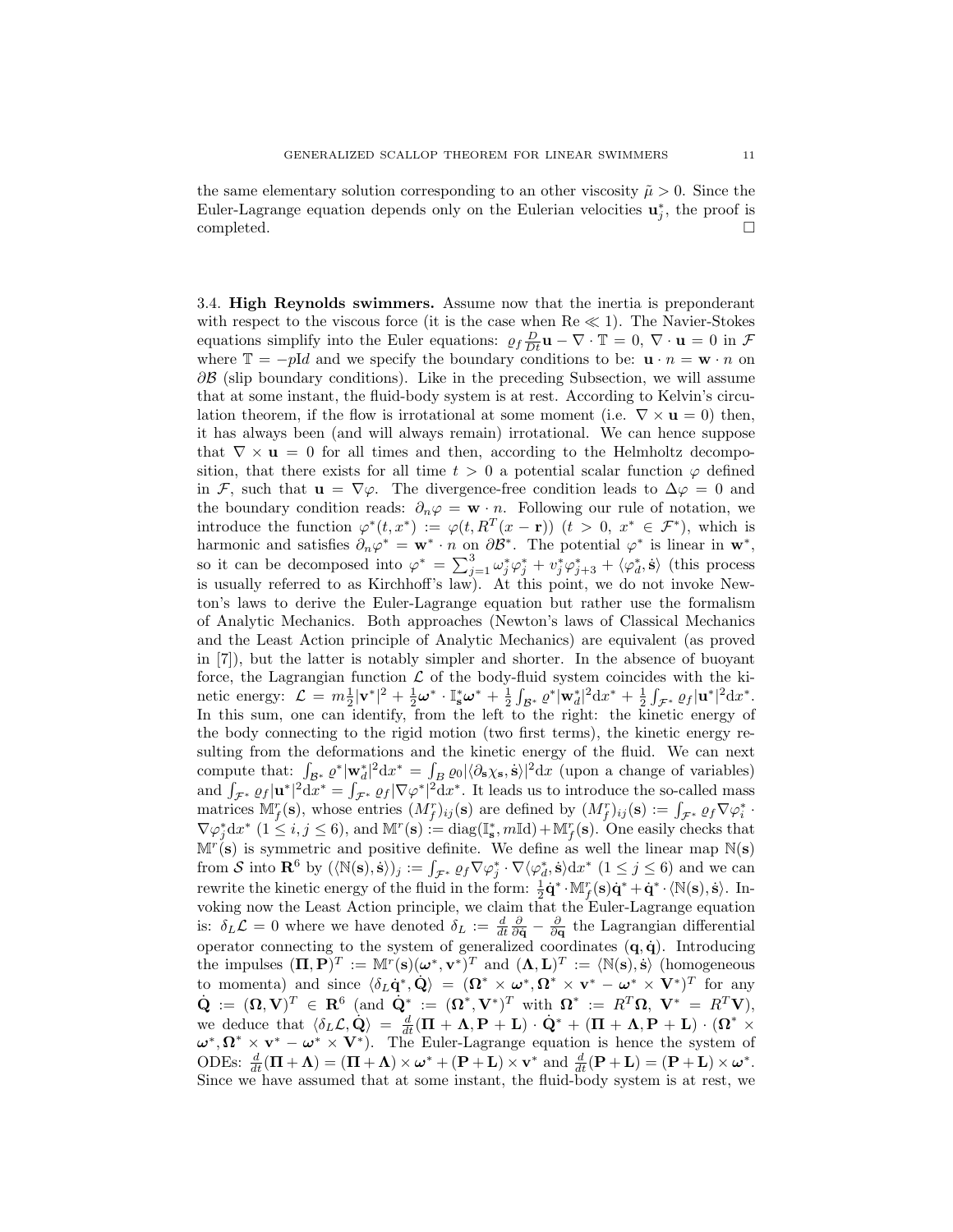deduce that  $(\mathbf{\Pi} + \mathbf{\Lambda}) = 0$  and  $(\mathbf{P} + \mathbf{L}) = 0$  for all time (this solution is an obvious solution to the differential system), which can eventually be rewritten as:  $\dot{\mathbf{q}}^* = -\mathbb{M}^r(\mathbf{s})^{-1}\langle \mathbb{N}(\mathbf{s}), \dot{\mathbf{s}} \rangle$ , or equivalently  $\dot{\mathbf{q}} = -\mathbb{R}(\mathbf{q})\mathbb{M}^r(\mathbf{s})^{-1}\langle \mathbb{N}(\mathbf{s}), \dot{\mathbf{s}} \rangle$ .

3.5. Breaking the symmetry. Both models' responses to symmetry breaking are very different. If we assume that there is a rigid fixed obstacle in the fluid or that the fluid-swimmer system is confined in a bounded domain, the Euler-Lagrange equation for the low Reynolds swimmer still agrees with the form (1) and the scallop theorem still holds true. Indeed, although the matrix  $\mathbb{M}^r(\mathbf{s})$  is no longer independent of the position **q** and has to be rather denoted  $\mathbb{M}^r(\mathbf{s}, \mathbf{q})$ , the dynamics still reads  $\dot{\mathbf{q}} = -\mathbb{R}(\mathbf{q})\mathbb{M}^r(\mathbf{s},\mathbf{q})^{-1}\langle \mathbb{N}(\mathbf{s}), \dot{\mathbf{s}} \rangle$ . Things begin to turn bad when additional degrees of freedom enter the game. It is the case when several swimmers are involved (this case is treated in [4]), when there is a moving rigid obstacle or when the swimmer is close to flexible walls.

The high Reynolds swimmer is much more sensible to the relaxation of the hypotheses (i-iii) and actually if any of these assumptions fails to be true, the Euler-Lagrange equation turns into a second order ODE containing a drift term. Obviously, the scallop theorem fails to apply in this case. We refer to [7] and [8] for details.

#### 4. When Purcell's scallop can swim... in a perfect fluid

In Section 3, we have derived the Euler-Lagrange equations for both a low and high Reynolds swimmers. In both models, we have assumed that the fluid-body system was filling the whole space (the only boundary of the fluid was the one shared with the swimmer). In a potential flow, this hypothesis is necessary for the Euler-Lagrange equation to have the particular form required in the statement of Theorem 2. In this Section, we aim to show, through a numerical example, than the scallop theorem no longer holds true when the fluid contains in addition to the swimmer, a fixed obstacle. So, we consider the simple example of the scallop (as modeled in the original article of Purcell) swimming in a perfect fluid with irrotational flow. Simulations have been realized with the Biohydrodynamics Matlab Toolbox (which is free, distributed under license GPL and can be downloaded at http://bht.gforge.inria.fr/). The scallop is made of two rigid ellipses linked together by a hinge. As shown on Fig 9, the animal is located close by a rectangular obstacle. This obstacle breaks the symmetry of the model as described in Section 3 and although the scallop is only able to flap, each stroke will make it get closer to the obstacle, until it eventually collides with it (see Fig. 10). A more physical explanation is that during a strokes, the fluid pressure (on which solely relies the hydrodynamical forces) is weaker between the obstacle and the scallop's left arm.

#### 5. Conclusion

In this article, we have revisited Purcell's scallop theorem and proved that the common hypotheses on the sequence of shape-changes: time periodicity and time reversal invariance, although quite intuitive, are irrelevant from a mathematical point of view and have to be replaced by purely geometric conditions involving the universal cover of the configuration space. We have also shown that Purcell's result applies as well to swimmers at high Reynolds numbers and does not rely solely on the system's inertialess.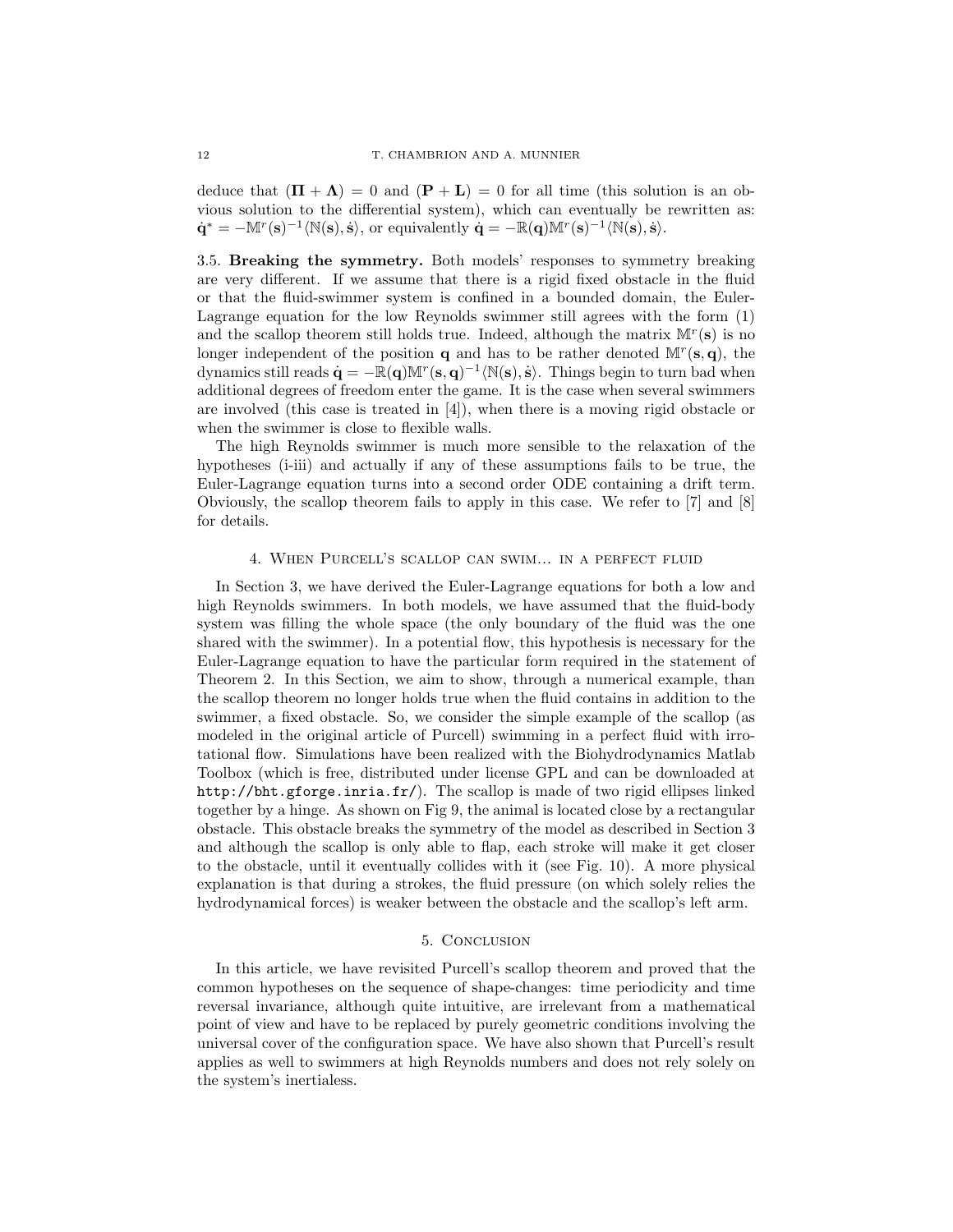

FIGURE 9. Purcell's scallop example (in a perfect fluid with potential flow). The scallop is modeled as an articulated body consisting of two ellipses linked together by a hinge. The angle between the ellipses is  $\alpha(t) = \pi/3 \cos(t)$   $(t > 0)$ . The flapping of the scallop does not produce locomotion (after completing a stroke, the scallop comes back to its exact initial position) in a fluid free of obstacles. However, this is no longer true in this example where a fixed immersed rigid solid breaks the symmetry of the model. The flapping motion generates a low pressure zone between the scallop's left arm and the obstacle, causing the animal to be attracted by the solid and eventually to collide with it.



FIGURE 10. On the left hand side of the figure is plotted the  $x$ coordinate of the center of mass of the scallop with respect to time and on the right hand side, the x-coordinate of its velocity with respect to time. Owning to the presence of the fixed obstacle, the scallop undergoes a net displacement to the left. Notice that the velocity increases along with the number of strokes.

#### **REFERENCES**

- [1] T. Chambrion and A. Munnier. On the locomotion and control of a selfpropelled shape-changing body in a fluid. Submitted to J. of Nonlinear Science, http://arxiv.org/abs/0909.3860, 2010.
- [2] A. DeSimone, F. Alouges, and A. Lefebvre. Biological fluid dynamics, nonlinear partial differential equations. Encyclopedia of Complexity and Systems Science, pages 548–554, 2009.
- [3] E. Kanso, J. E. Marsden, C. W. Rowley, and J. B. Melli-Huber. Locomotion of articulated bodies in a perfect fluid. J. Nonlinear Sci., 15(4):255–289, 2005.
- [4] E. Lauga and D. Bartolo. No many-scallop theorem: collective locomotion of reciprocal swimmers. Phys Rev E Stat Nonlin Soft Matter Phys. 78(3 Pt 1):